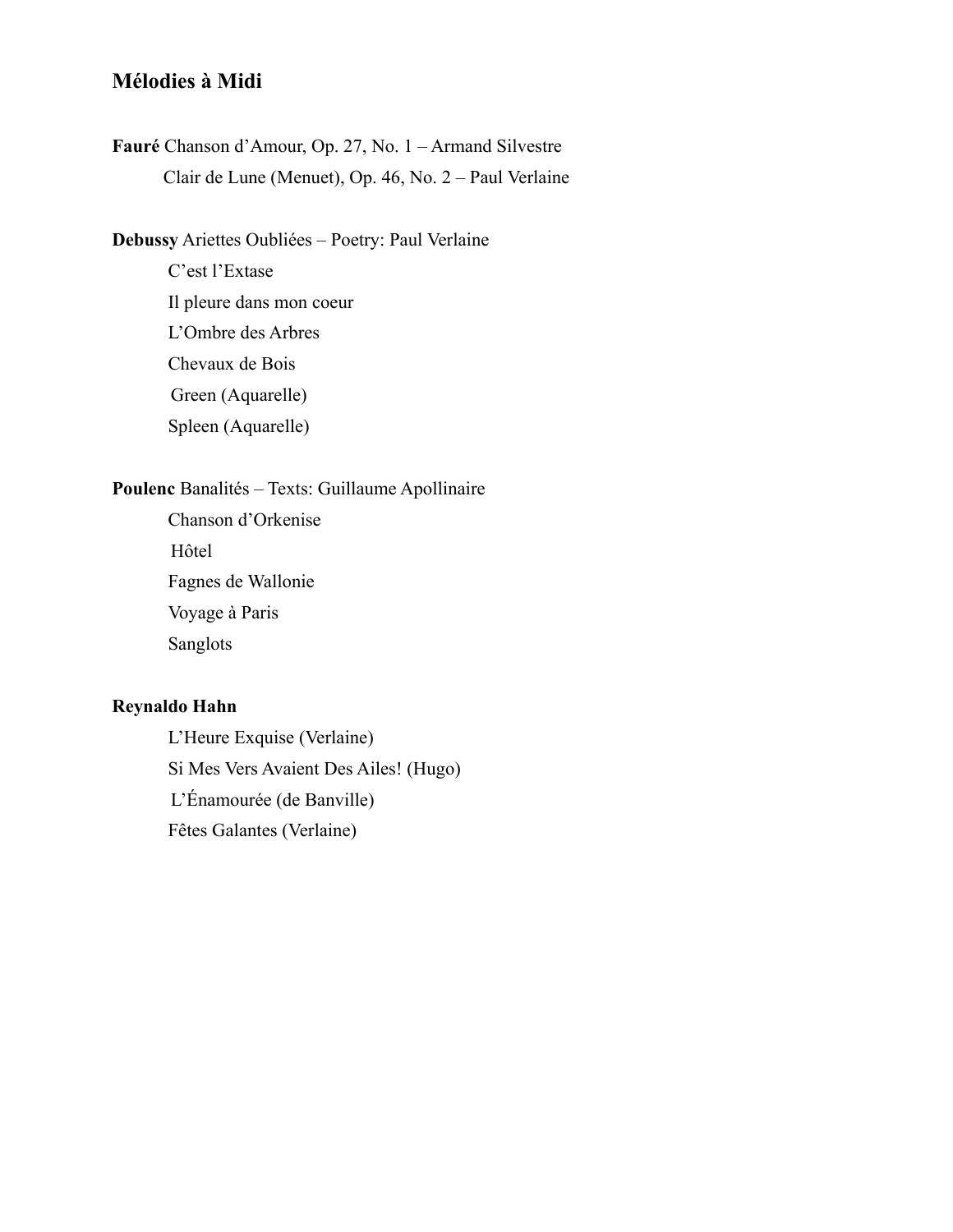Translations mainly by Peter Low (used with permission) Available on your smartphone at annekania.com

### LOVE SONG **Chanson d'amour**

J'aime tes yeux, j'aime ton front, Ô ma rebelle, ô ma farouche, J'aime tex yeux, j'aime ta bouche Où mes baisers s'épuiseront.

J'aime ta voix, j'aime l'étrange Grâce de tout ce que tu dis, Ô ma rebelle, ô mon cher ange, Mon enfer et mon paradis!**<sup>1</sup>**

J'aime tout ce qui te fait belle, De tes pieds jusqu'à tes cheveux, Ô toi vers qui montent mes vœux, [Ô ma farouche, ô ma rebelle!]**<sup>2</sup>**

I love your eyes, I love your forehead, oh my rebellious and fierce one. It is all the rustling of the wood, In the embrace of breezes; I love your eyes, I love your mouth on which my kisses will tire themselves out. I love your voice, I love the strange gracefulness of everything you say, oh my rebellious one, my dear angel, my hell and my paradise! I love all that makes you beautiful, from your feet to your hair, you to whom my hopeful pleas ascend, oh my fierce and rebellious one!

MOONLIGHT

Votre âme est un paysage choisi Que vont charmant masques et bergamasques, Jouant du luth et dansant, et quasi Tristes sous leurs déguisements fantasques!

Tout en chantant sur le mode mineur L'amour vainqueur et la vie opportune. Ils n'ont pas l'air de croire à leur bonheur, Et leur chanson se mêle au clair de lune,

Au calme clair de lune triste et beau, Qui fait rêver, les oiseaux [dans]**<sup>1</sup>** les arbres, Et sangloter d'extase les jets d'eau, Les grands jets d'eau sveltes parmi les marbres.

Your soul is a chosen landscape charmed by masquers and revellers playing the lute and dancing and almost sad beneath their fanciful disguises! Even while singing, in a minor key, of victorious love and fortunate living they do not seem to believe in their happiness, and their song mingles with the moonlight, the calm moonlight, sad and beautiful, which sets the birds in the trees dreaming, and makes the fountains sob with ecstasy, the tall slender fountains among the marble statues!

ARIETTES OUBLIÉES

C'est l'extase langoureuse,

C'est la fatigue amoureuse, C'est tous les frissons des bois Parmi l'étreinte des brises, C'est vers les ramures grises Le choeur des petites voix.

O le frêle et frais murmure ! Cela gazouille et susurre, Cela ressemble au [cri]**<sup>1</sup>** doux Que l'herbe agitée expire... Tu dirais, sous l'eau qui vire, Le roulis sourd des cailloux.

Cette âme qui se lamente [En]**<sup>2</sup>** cette plainte dormante C'est la nôtre, n'est-ce pas ? La mienne, dis, et la tienne, Dont s'exhale l'humble antienne Par ce tiède soir, tout bas ? ECSTASY It is the languorous ecstasy, It is the fatigue after love, It is near the gray branches: A chorus of tiny voices. Oh, what a frail and fresh murmur! It babbles and whispers, It resembles the soft noise That waving grass exhales. You might say it were, under the bending stream, The muffled sound of rolling pebbles. This soul, which laments And this dormant moan, It is ours, is it not? Mine -- tell me -- and yours, Whose humble anthem we breathe On this mild evening, so very quietly?

WEEPING IN MY HEART Il pleure dans mon cœur Comme il pleut sur la ville ; Quelle est cette langueur Qui pénètre mon cœur ?

Ô bruit doux de la pluie, Par terre et sur les toits! Pour un cœur qui s'ennuie, Ô le [chant]**<sup>1</sup>** de la pluie !

Il pleure sans raison Dans [ce]**<sup>2</sup>** cœur qui s'écœure. Quoi! nulle trahison ? ... [Ce]**<sup>3</sup>** deuil est sans raison.

C'est bien la pire peine, De ne savoir pourquoi Sans amour et sans haine Mon cœur a tant de peine!

There is weeping in my heart like the rain falling on the town. What is this languor that pervades my heart? Oh the patter of the rain on the ground and the roofs! For a heart growing weary oh the song of the rain! There is weeping without cause in this disheartened heart. What! No betrayal? There's no reason for this grief. Truly the worst pain is not knowing why, without love or hatred, my heart feels so much pain.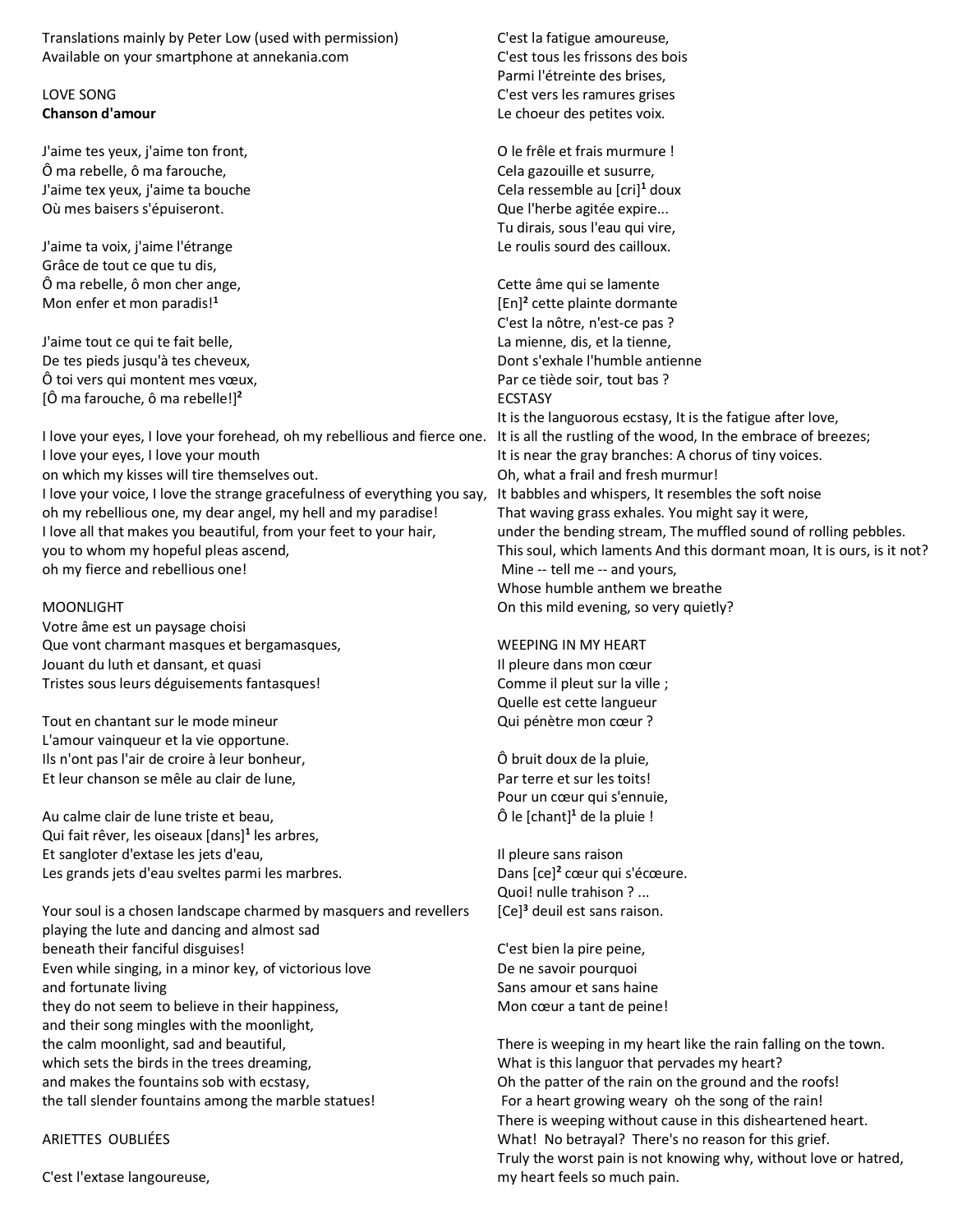THE SHADOW OF THE TREES

L'ombre des arbres dans la rivière embrumée Meurt comme de la fumée, Tandis qu'en l'air, parmi les ramures réelles, Se plaignent les tourterelles.

Combien, ô voyageur, ce paysage blême Te mira blême toi-même, Et que tristes pleuraient dans les hautes feuillées, - Tes espérances noyées.

The shadow of the trees in the misty river fades and dies like smoke; while above, among the real branches, the doves are lamenting. Oh traveler, how well this pale landscape mirrored you pallid self! And how sadly, in the high foliage, your hopes were weeping, your hopes that are drowned.

### WOODEN HORSES

Tournez, tournez, bons chevaux de bois, Tournez cent tours, tournez mille tours, Tournez souvent et tournez toujours, Tournez, tournez au son des hautbois.

L'enfant tout rouge et la mère blanche, Le gars en noir et la fille en rose, L'une à la chose et l'autre à la pose, Chacun se paie un sou de dimanche.

Tournez, tournez, chevaux de leur cœur, Tandis qu'autour de tous vos tournois Clignote l'œil du filou sournois, Tournez au son du piston vainqueur !

C'est étonnant comme ça vous soûle D'aller ainsi dans ce cirque bête [Bien]**<sup>1</sup>** dans le ventre et mal dans la tête, Du mal en masse et du bien en foule.

Tournez, dadas, sans qu'il soit besoin D'user jamais de nuls éperons Pour commander à vos galops ronds Tournez, tournez, sans espoir de foin.

Et dépêchez, chevaux de leur âme Déjà voici que sonne à la soupe La nuit qui tombe et chasse la troupe De gais buveurs que leur soif affame.

Tournez, tournez ! Le ciel en velours D'astres en or se vêt lentement. L'église tinte un glas tristement. Tournez au son joyeux des tambours !

Turn, turn, good horses of wood, turn a hundred turns, turn a thousand turns, turn often and turn always, turn, turn to the sound of the oboes. The red-faced child and pale mother, the boy in black and the girl in pink, the one pursuing and the other posing,

each getting a penny's worth of Sunday fun. Turn, turn, horses of their desires, while the pickpocket's eye casts a surreptitious glance - turn to the sound of the victory trumpet.

It is astonishing how it intoxicates you, to go around this way in a foolish circle, with an empty stomach, a dizzy head, feeling terrible and enjoying the crowds. Turn, wooden horses, with no need ever to use spurs to command you to gallop around, turn, turn, with no hope for hay. And hurry, horses of their souls-- hear the supper bell already, the night that is falling and chasing the troop of merry drinkers, famished by their thirst. Turn, turn! The velvet sky is slowly clothed with golden stars. The church bell tolls sadly. Turn, to the happy sound of drums. Turn!

### GREEN

Voici des fruits, des fleurs, des feuilles et des branches Et puis voici mon cœur qui ne bat que pour vous. Ne le déchirez pas avec vos deux mains blanches Et qu'à vos yeux si beaux l'humble présent soit doux.

J'arrive tout couvert encore de rosée Que le vent du matin vient glacer à mon front. Souffrez que ma fatigue, à vos pieds reposée, Rêve des chers instants qui la délasseront.

Sur votre jeune sein laissez rouler ma tête Toute sonore encore de vos derniers baisers ; Laissez-la s'apaiser de la bonne tempête, Et que je dorme un peu puisque vous reposez.

Here are fruit, flowers, some leaves and some branches, And here is my heart, which beats only for you. Do not rip it up with your two white hands, And may the humble present be sweet in your beautiful eyes! I arrive all covered in dew, Which the wind of morning freezes on my forehead. Let my tired body rest at your feet, Dreaming of dear moments that will refresh me. On your young breast allow my head to rest, Still ringing with your last kisses; Let it calm itself after the pleasant tempest, And let me sleep a little, while you are resting.

SPLEEN Les roses étaient toutes rouges Et les lierres étaient tout noirs.

Chère, pour peu que tu te bouges Renaissent tous mes désespoirs.

Le ciel était [trop bleu, trop tendre,]**<sup>1</sup>** La mer trop [verte et l'air trop doux.]**<sup>2</sup>**

Je crains toujours, -- ce qu'est d'attendre Quelque fuite atroce de vous.

Du houx à la feuille vernie Et du luisant buis je suis las,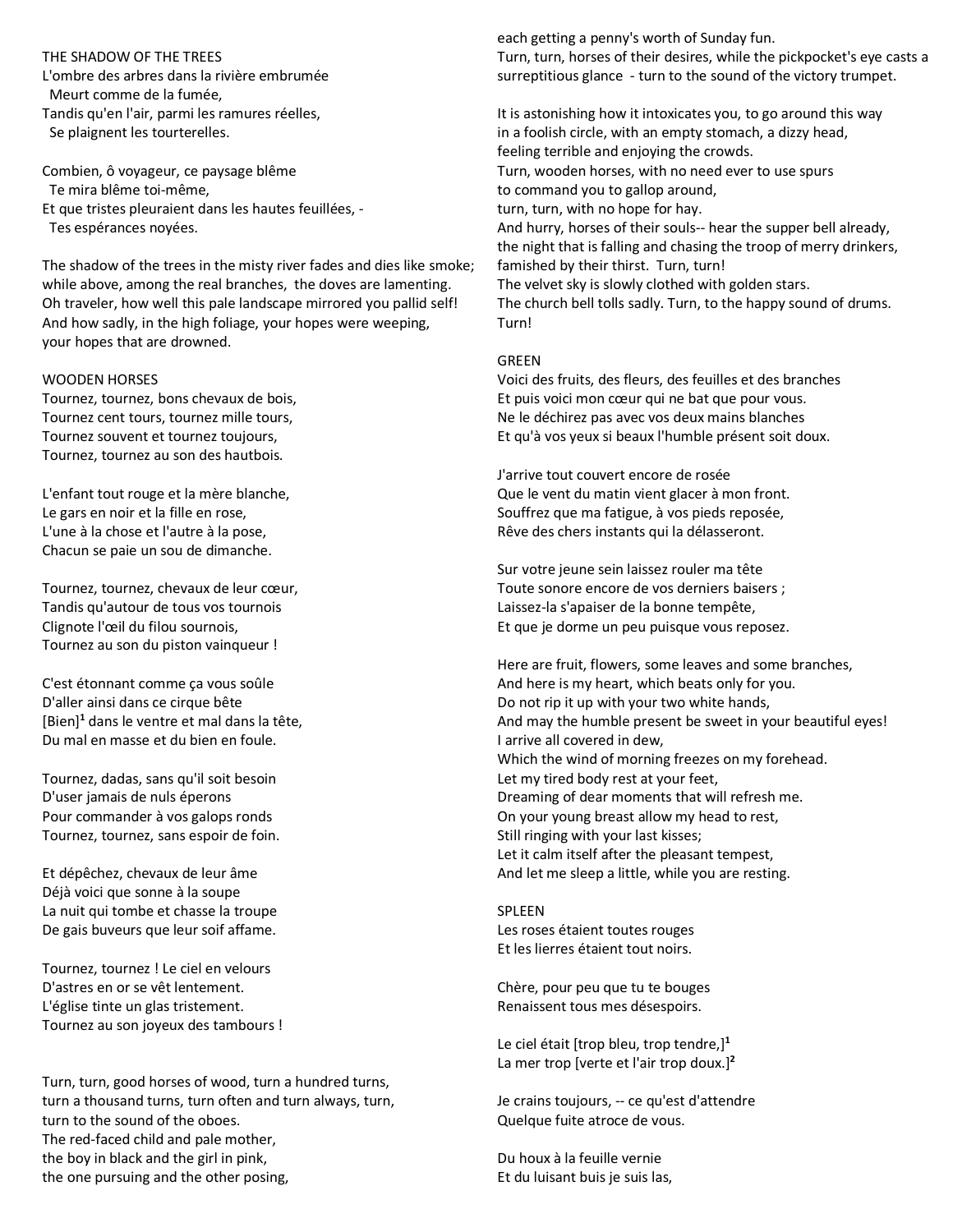Et de la campagne infinie Et de tout, fors de vous, hélas !

The roses were all red And the ivy was all black. Dear, it only needs one move from you For all my despairs to reawaken. The sky was too blue, too tender, The sea too green and the air too mild. I fear all the time, ever waiting, Some terrible flight from you. Of the holly with its varnished leaf And of the shining boxwood I am weary And of the never-ending countryside, And of everything, except you. Alas!

### BANALITIES

1. SONG OF ORKENISA

Par les portes d'Orkenise Veut entrer un charretier. Par les portes d'Orkenise Veut sortir un va-nu-pieds.

Et les gardes de la ville Courant sus au va-nu-pieds : « Qu'emportes-tu de la ville ?» « J'y laisse mon coeur entier. »

Et les gardes de la ville Courant sus au charretier: « Qu'apportes-tu dans la ville ?» « Mon cœur pour me marier.»

Que de cœurs dans Orkenise ! Les gardes riaient, riaient, Va-nu-pieds, la route est grise, L'amour grise, ô charretier.

Les beaux gardes de la ville Tricotaient superbement ; Puis les portes de la ville Se fermèrent lentement.

At the gates of Orkenisa is a carter wanting in At the gates of Orkenisa is a hobo wanting out And the sentries hurry down and see his rags and bar his way "What do you take from our city?" "Here I have left my heart." Then the sentries hurry out and ask about the other's cart "What do you bring to our city?" "My heart for my fiancée." Lots of hearts in Orkenisa! The sentries they laugh and laugh "Vagabond, your road is shady. Waggoner, beware of love." And the sentries of the city knitting knitting, full of pride set the gates of Orkenisa swinging slow- - -ly closed.

### 2. HOTEL

Ma chambre a la forme d'une cage, Le soleil passe son bras par la fenêtre. Mais moi qui veux fumer pour faire des mirages J'allume au feu du jour ma cigarette.

Je ne veux pas travailler - je veux fumer.

My room is square and rather cage-like The Sun can reach his arm in through the window But as I want to smoke to fill the air with shapes I light my cigarette in the fire of the day I really don't want to work I want to smoke

### 3. WALLOON MOORLANDS

Tant de tristesses plénières Prirent mon coeur aux fagnes désolées Quand las j'ai reposé dans les sapinières Le poids des kilomètres pendant que râlait le vent d'ouest.

J'avais quitté le joli bois Les écureuils y sont restés Ma pipe essayait de faire des nuages Au ciel Qui restait pur obstinément.

Je n'ai confié aucun secret sinon une chanson énigmatique Aux tourbières humides

Les bruyères fleurant le miel Attiraient les abeilles Et mes pieds endoloris Foulaient les myrtilles et les airelles Tendrement mariée Nord Nord La vie s'y tord En arbres forts Et tors. La vie y mord La mort À belles dents Quand bruit le vent

So many thoughts of such deep sadness seized my heart on the desolate moors when, tired, I took from my back (there among the fir-trees) all the weight of all the miles I'd walked in the wind's constant howl.

Having emerged from pretty woods where squirrels had preferred to stay my pipe and I tried to decorate with white puffs a sky that kept a clear and stubborn blue

On that damp moor I didn't tell - a single secret I only murmured one enigmatic song

Heather with a honey-smell gave pleasure to the bees while by my aching feet were bilberries, whortleberries in the grass *Sweet bride at the altar*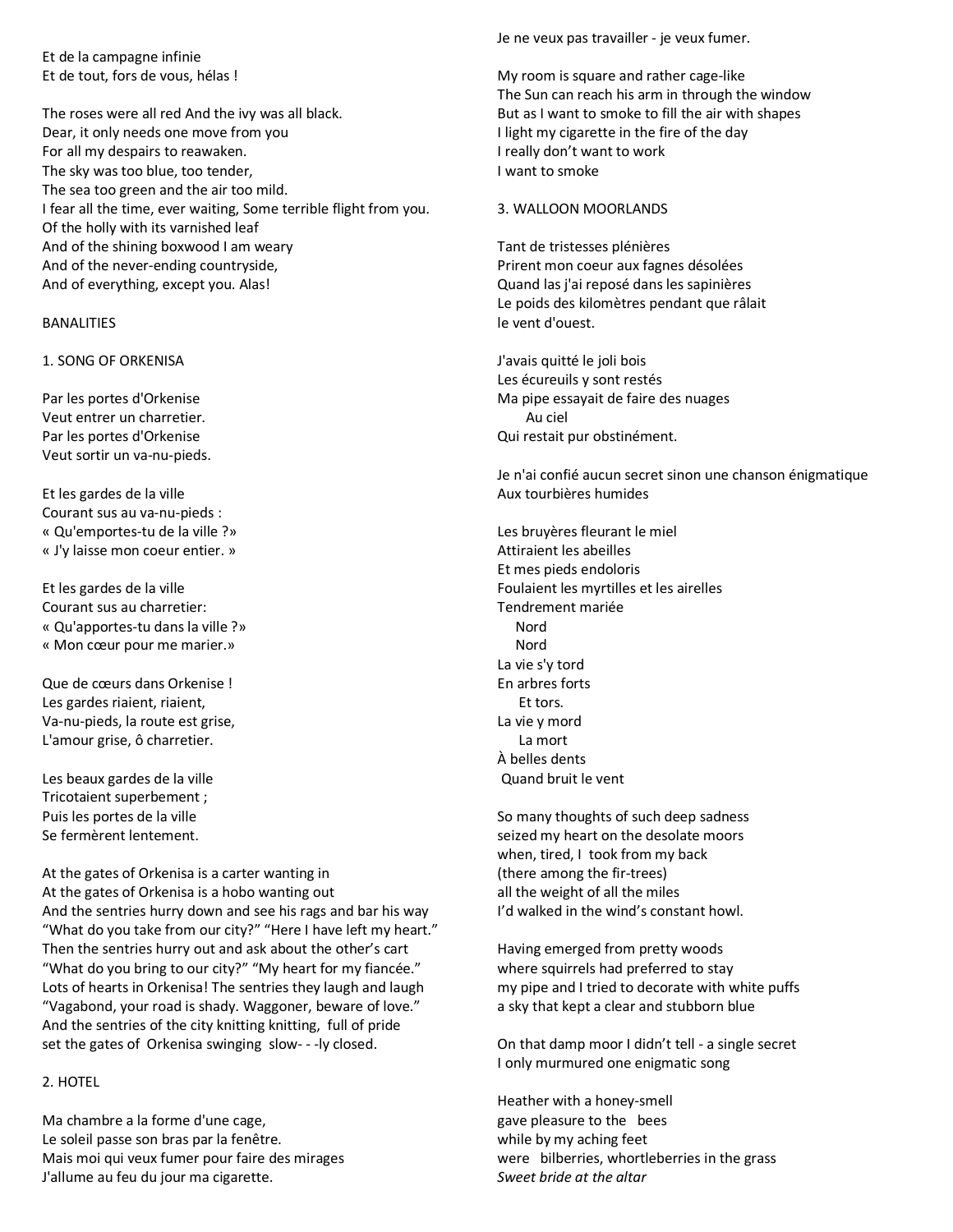North North distorted heath with tough contorted trees Life sinks its teeth - in death voraciously voraciously as the wind growls.

### 4. OFF TO PARIS

Ah! la charmante chose Quitter un pays morose Pour Paris Paris joli Qu'un jour dût créer l'Amour.

Smile - all across my face, I'm leaving a dismal place for Paree, pretty Paree I'm leaving a dismal place For Paree Ah! to leave a dismal place, how very charming!

#### 5. SOBS

*Notre amour est réglé par les calmes étoiles Or nous savons qu'en nous beaucoup d'hommes respirent Qui vinrent de trés loin et sont un sous nos fronts C'est la chanson des rêveurs Qui s'étaient arraché le coeur Et le portaient dans la main droite ... Souviens-t'en cher orgueil de tous ces souvenirs Des marins qui chantaient comme des conquérants. Des gouffres de Thulé, des tendres cieux d'Ophir Des malades maudits, de ceux qui fuient leur ombre Et du retour joyeux des heureux émigrants. De ce coeur il coulait du sang Et le rêveur allait pensant À sa blessure délicate ... Tu ne briseras pas la chaîne de ces causes... ...Et douloureuse et nous disait: ...Qui sont les effets d'autres causes Mon pauvre coeur, mon coeur brisé Pareil au coeur de tous les hommes... Voici nos mains que la vie fit esclaves ...Est mort d'amour ou c'est tout comme Est mort d'amour et le voici. Ainsi vont toutes choses Arrachez donc le vôtre aussi! Et rien ne sera libre jusq'à la fin des temps Laissons tout aux morts Et cachons nos sanglots*

*Human love is ruled by calm and lofty stars We know that many men are breathing in us They came from far a way and behind our brows we are one* This is the song of the dreamer who had torn out his broken heart and held it high in his right hand …

> *Remember dear pride the many sights you've seen: mariners who chanted like conquistadors the icy deeps of Thule or Ophir's gentle skies people sick and accursed or fleeing their shadows*

*and the exultant joy when the exiles returned* With blood flowing from his heart the dreamer brooded on his wound so delicate so tender *No you will not break the chain of those causes* so very painful, and softly said: *those outcomes of earlier causes* This heart of mine a broken heart like all the hearts of all mankind *Behold our many hands that life made slaves of* has died of love or something like it has died of love as you can see *For so it is with all things* Go tear your own hearts out like me *And nothing will be free until the end of time Let's leave it all to the dead while hiding our sobs.*

THE EXQUISITE MOMENT La lune blanche

Luit dans les bois ; De chaque branche Part une voix Sous la ramée...

Ô bien aimée.

L'étang reflète, Profond miroir, La silhouette Du saule noir Où le vent pleure...

Rêvons, c'est l'heure.

Un vaste et tendre Apaisement Semble descendre Du firmament Que l'astre irise...

C'est l'heure exquise.

The silver moonlight gleams thro' the trees, And voices sweet are borne on the breeze, Voices of love. O Dearest One, The pool's deep waters mirror the sky, And mournful willow bending nigh, The tree of sorrow, O blessed hour. A sweet and holy peace from above Comes down upon this blest hour o this hour of love, this hour of love.

### IF MY VERSES HAD WINGS

 Mes vers fuiraient, doux et frêles, Vers votre jardin si beau, Si mes vers avaient des ailes, Des ailes comme l'oiseau.

Ils voleraient, étincelles, Vers votre foyer qui rit, Si mes vers avaient des ailes,